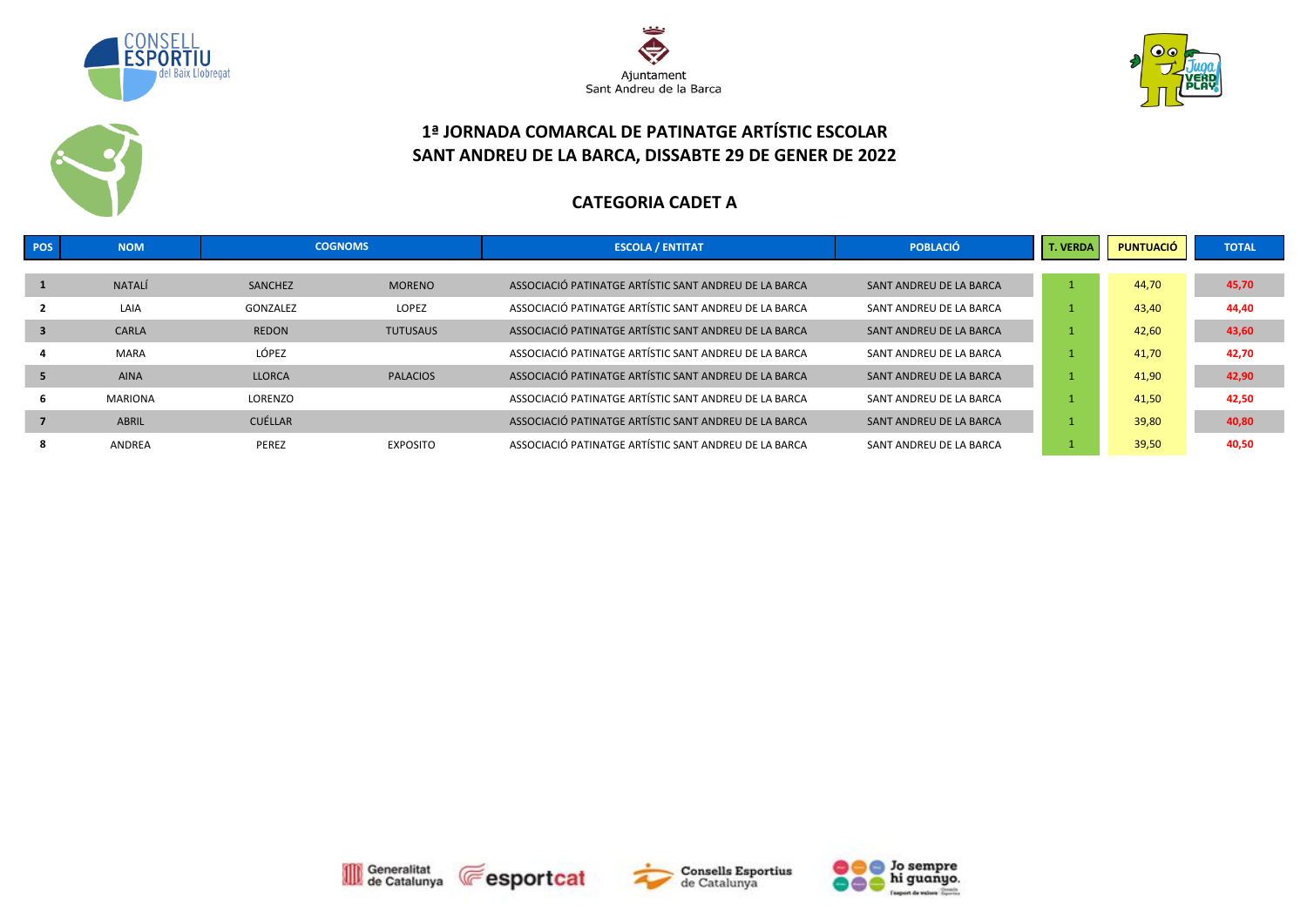





### **1ª JORNADA COMARCAL DE PATINATGE ARTÍSTIC ESCOLAR SANT ANDREU DE LA BARCA, DISSABTE 29 DE GENER DE 2022**

#### **CATEGORIA CADET B**

| POS | <b>NOM</b>      | <b>COGNOMS</b> |               | <b>ESCOLA / ENTITAT</b>                               | <b>POBLACIÓ</b>         | <b>T. VERDA</b> | PUNTUACIÓ | <b>TOTAL</b> |
|-----|-----------------|----------------|---------------|-------------------------------------------------------|-------------------------|-----------------|-----------|--------------|
|     | <b>ELSA</b>     | <b>CABELLO</b> | GRIÑAN        | ASSOCIACIÓ PATINATGE ARTÍSTIC SANT ANDREU DE LA BARCA | SANT ANDREU DE LA BARCA |                 | 43,00     | 44,00        |
|     | LAIA            | SAAVEDRA       | CUSCO         | CLUB PATINATGE CASTELLDEFELS                          | CASTELLDEFELS           |                 | 40,90     | 41,90        |
|     | <b>CRISTINA</b> | <b>JUAN</b>    | <b>BERNAD</b> | <b>CLUB PATINATGE CASTELLDEFELS</b>                   | CASTELLDEFELS           |                 | 31,80     | 32,80        |







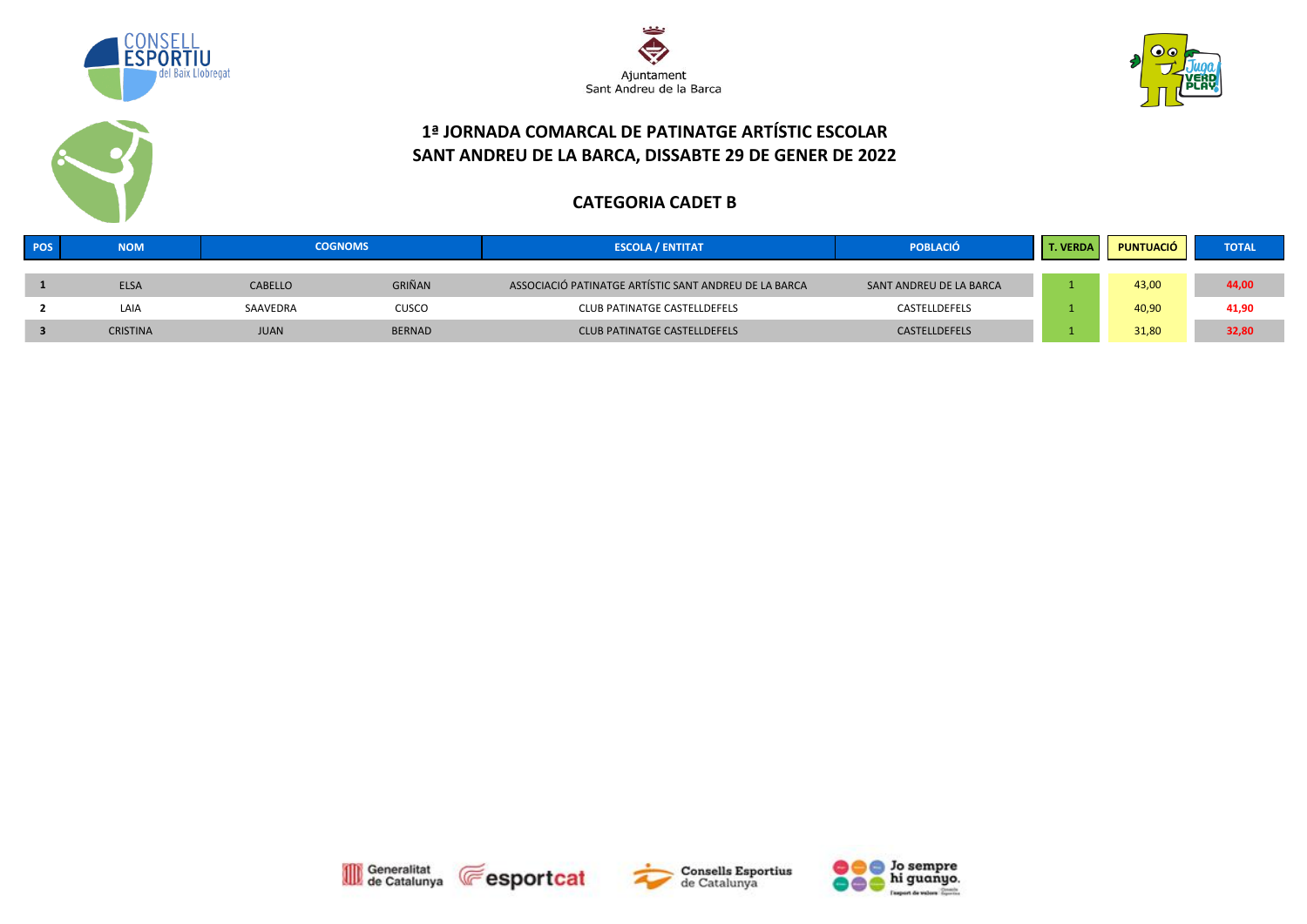





### **1ª JORNADA COMARCAL DE PATINATGE ARTÍSTIC ESCOLAR SANT ANDREU DE LA BARCA, DISSABTE 29 DE GENER DE 2022**

#### **CATEGORIA CADET C**

| POS | <b>NOM</b>     | <b>COGNOMS</b> |                | <b>ESCOLA / ENTITAT</b>         | <b>POBLACIÓ</b>               | <b>VERDA</b> | <b>PUNTUACIÓ</b> | <b>TOTAL</b> |
|-----|----------------|----------------|----------------|---------------------------------|-------------------------------|--------------|------------------|--------------|
|     |                |                |                |                                 |                               |              |                  |              |
|     | <b>PAULA</b>   | <b>ACEDO</b>   | <b>BATISTA</b> | AEE MANYANET MOLINS             | <b>MOLINS DE REI</b>          |              | 40,10            | 41,10        |
|     | <b>PAULA</b>   | CABELLO        | <b>NAVARRO</b> | CLUB PATINATGE CASTELLDEFELS    | CASTELLDEFELS                 |              | 36,30            | 37,30        |
|     | <b>GENESIS</b> | <b>MONTOYA</b> | <b>CABELLO</b> | <b>ESPLU-ARTISTIC CLUB PATÍ</b> | <b>ESPLUGUES DE LLOBREGAT</b> |              | 29,10            | 30,10        |







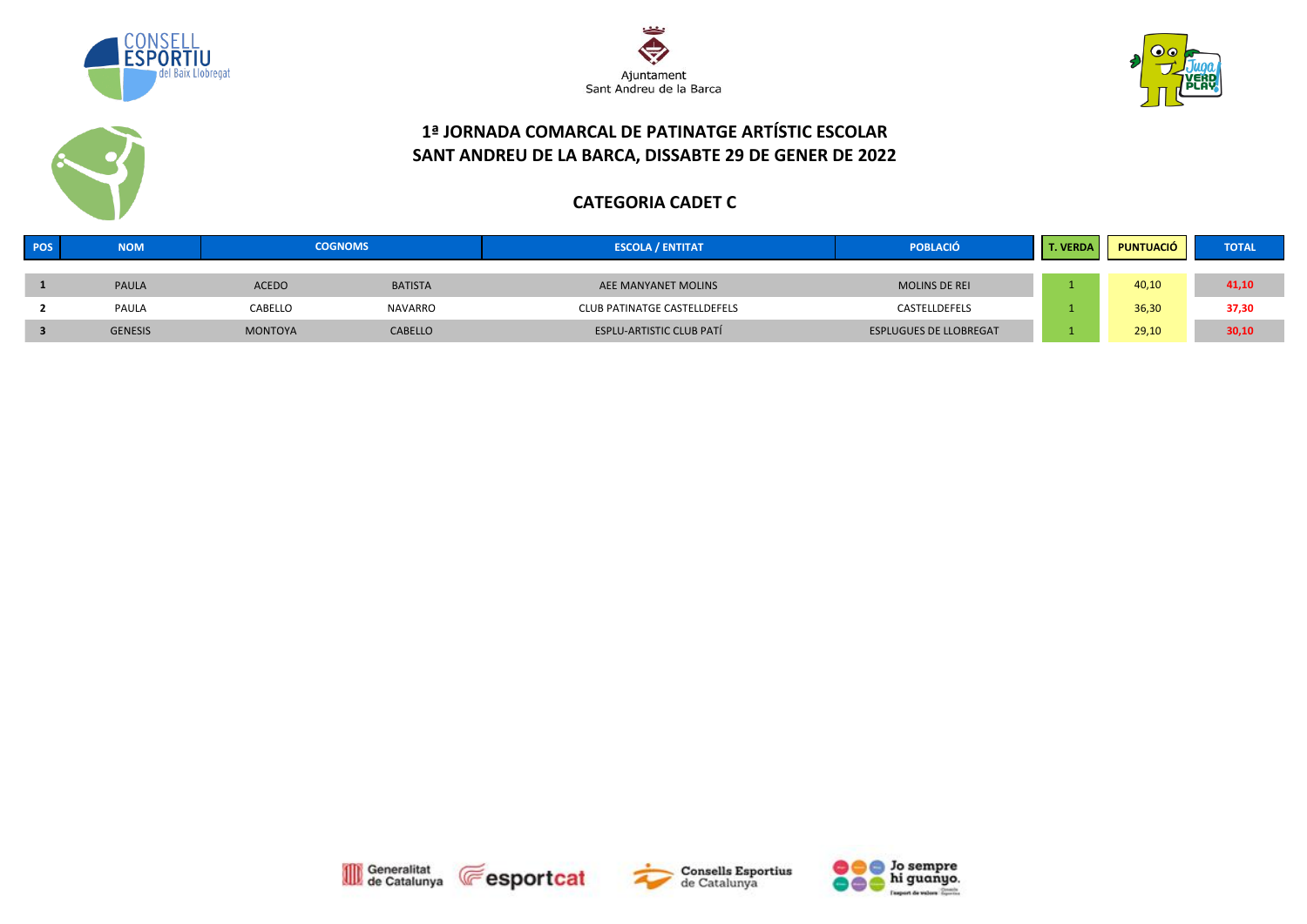





### **1ª JORNADA COMARCAL DE PATINATGE ARTÍSTIC ESCOLAR SANT ANDREU DE LA BARCA, DISSABTE 29 DE GENER DE 2022**

# **CATEGORIA BENJAMÍ A**

| POS            | <b>NOM</b>         | <b>COGNOMS</b>  |                 | <b>ESCOLA / ENTITAT</b>                               | <b>POBLACIÓ</b>         | T. VERDA     | <b>PUNTUACIÓ</b> | <b>TOTAL</b> |
|----------------|--------------------|-----------------|-----------------|-------------------------------------------------------|-------------------------|--------------|------------------|--------------|
|                |                    |                 |                 |                                                       |                         |              |                  |              |
| <sup>1</sup>   | VALENTINA          | <b>SERRA</b>    | <b>LATORRE</b>  | ASSOCIACIÓ PATINATGE ARTÍSTIC SANT ANDREU DE LA BARCA | SANT ANDREU DE LA BARCA | $\mathbf{1}$ | 43,00            | 44,00        |
|                | <b>IRIS</b>        | CRUZ            | <b>GUIRAO</b>   | CLUB PATINATGE ARTÍSTIC LA PALMA                      | LA PALMA DE CERVELLÓ    | 1            | 42,20            | 43,20        |
| 3              | <b>ELA</b>         | LOPEZ           | <b>PALACIOS</b> | ASSOCIACIÓ PATINATGE ARTÍSTIC SANT ANDREU DE LA BARCA | SANT ANDREU DE LA BARCA | 1            | 40,30            | 41,30        |
|                | <b>ROCIO</b>       | <b>REYES</b>    | <b>RUIZ</b>     | CPA PALLEJÀ                                           | PALLEJÀ                 |              | 36,50            | 37,50        |
| 5              | <b>CLAUDIA</b>     | <b>BELLES</b>   | <b>VELASCO</b>  | <b>CPA SAGNIER</b>                                    | EL PRAT DE LLOBREGAT    | 1            | 35,70            | 36,70        |
| -6             | <b>MARIA</b>       | PARRILLA        | COBO            | AEE MANYANET MOLINS                                   | <b>MOLINS DE REI</b>    |              | 35,70            | 36,70        |
| $\overline{7}$ | <b>JUDITH</b>      | <b>RIGOL</b>    | <b>LLOP</b>     | CLUB PATINATGE ARTÍSTIC LA PALMA                      | LA PALMA DE CERVELLÓ    | $\mathbf{1}$ | 35,30            | 36,30        |
| 8              | EVA                | DEIANA          |                 | CLUB PATINATGE CASTELLDEFELS                          | CASTELLDEFELS           | 1            | 35,20            | 36,20        |
| 9              | ABRIL              | PILAR           | <b>CAZORLA</b>  | <b>CLUB PATINATGE CASTELLDEFELS</b>                   | CASTELLDEFELS           |              | 35,00            | 36,00        |
| 10             | <b>KASEY THAIS</b> | GÓMEZ           | VILLAMAR        | ASSOCIACIÓ PATINATGE ARTÍSTIC SANT ANDREU DE LA BARCA | SANT ANDREU DE LA BARCA | $\mathbf{1}$ | 34,70            | 35,70        |
| 11             | <b>NEREA</b>       | <b>BOSCH</b>    | <b>MENENDEZ</b> | AEE MANYANET MOLINS                                   | <b>MOLINS DE REI</b>    |              | 34,30            | 35,30        |
| 12             | ZOE                | MOLANO          | SANZ            | <b>CPA SAGNIER</b>                                    | EL PRAT DE LLOBREGAT    | $\mathbf{1}$ | 33,90            | 34,90        |
| 13             | CARLA              | <b>MARTINEZ</b> | <b>TOME</b>     | <b>CLUB PATINATGE CASTELLDEFELS</b>                   | CASTELLDEFELS           |              | 30,20            | 31,20        |
| 14             | MARIA              | <b>GARCIA</b>   | MIR             | <b>BON SALVADOR</b>                                   | SANT FELIU DE LLOBREGAT |              | 29,50            | 30,50        |







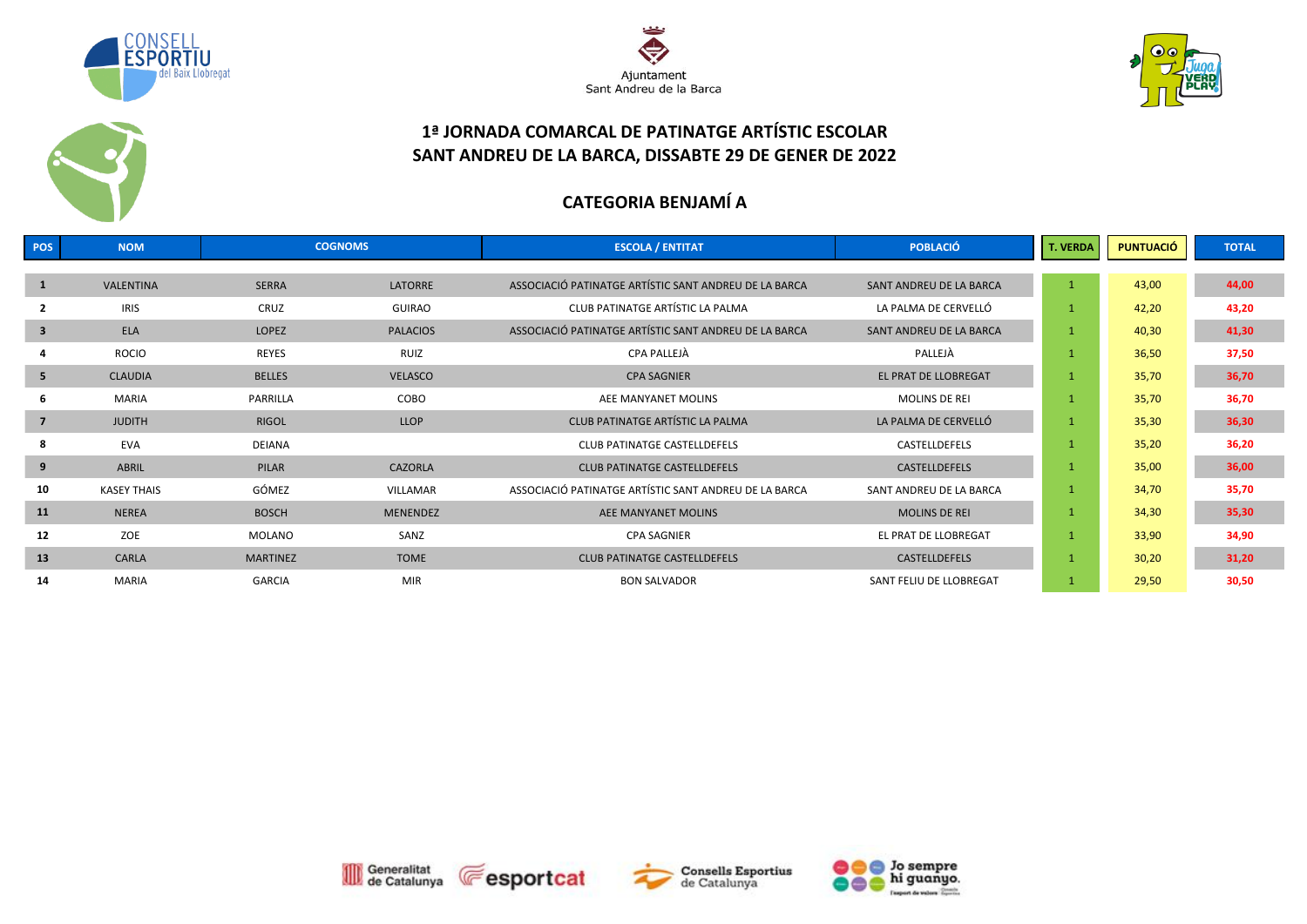





### **1ª JORNADA COMARCAL DE PATINATGE ARTÍSTIC ESCOLAR SANT ANDREU DE LA BARCA, DISSABTE 29 DE GENER DE 2022**

# **CATEGORIA BENJAMÍ B**

| POS                     | <b>NOM</b>             | <b>COGNOMS</b>  |                 | <b>ESCOLA / ENTITAT</b>                               | <b>POBLACIÓ</b>         | <b>T. VERDA</b> | <b>PUNTUACIÓ</b> | <b>TOTAL</b> |
|-------------------------|------------------------|-----------------|-----------------|-------------------------------------------------------|-------------------------|-----------------|------------------|--------------|
| $\mathbf{1}$            | <b>MIREIA</b>          | <b>CANTADOR</b> | <b>RECUERO</b>  | <b>CPA PALLEJÀ</b>                                    | PALLEJÀ                 | $\mathbf{1}$    | 41,60            | 42,60        |
| $\overline{2}$          | <b>INES</b>            | <b>TORRALBA</b> | <b>RICO</b>     | ASSOCIACIÓ PATINATGE ARTÍSTIC SANT ANDREU DE LA BARCA | SANT ANDREU DE LA BARCA | $\mathbf{1}$    | 40,40            | 41,40        |
| $\overline{\mathbf{3}}$ | <b>ADA</b>             | CALVO           | <b>MARTINEZ</b> | CLUB PATINATGE ARTÍSTIC LA PALMA                      | LA PALMA DE CERVELLÓ    | $\mathbf{1}$    | 37,30            | 38,30        |
| $\Delta$                |                        |                 |                 |                                                       |                         |                 |                  |              |
|                         | VALERIA                | <b>MOYA</b>     | <b>PORTOLES</b> | <b>CLUB PATI VILADECANS</b>                           | <b>VILADECANS</b>       | $\mathbf{1}$    | 37,10            | 38,10        |
| 5                       | <b>CLAUDIA</b>         | <b>BLASCO</b>   | ZARCA           | ASSOCIACIÓ PATINATGE ARTÍSTIC SANT ANDREU DE LA BARCA | SANT ANDREU DE LA BARCA | $\mathbf{1}$    | 36,70            | 37,70        |
| 6                       | XENIA                  | <b>FERREIRO</b> |                 | ASSOCIACIÓ PATINATGE ARTÍSTIC SANT ANDREU DE LA BARCA | SANT ANDREU DE LA BARCA | $\mathbf{1}$    | 36,00            | 37,00        |
| $\overline{7}$          | <b>DANIELA</b>         | <b>MOURELO</b>  | PÉREZ           | <b>CLUB PATI VILADECANS</b>                           | <b>VILADECANS</b>       | $\mathbf{1}$    | 35,90            | 36,90        |
| 8                       | PAULA                  | <b>BLASCO</b>   | ZARCA           | ASSOCIACIÓ PATINATGE ARTÍSTIC SANT ANDREU DE LA BARCA | SANT ANDREU DE LA BARCA | $\mathbf{1}$    | 34,80            | 35,80        |
| 9                       | <b>ALEXIA</b>          | <b>MOYA</b>     | <b>PORTOLES</b> | <b>CLUB PATI VILADECANS</b>                           | <b>VILADECANS</b>       | $\mathbf{1}$    | 35,50            | 36,50        |
| 10                      | ILENIA                 | PRAT            | PORTILLO        | CPA PALLEJÀ                                           | PALLEJÀ                 | $\mathbf{1}$    | 35,10            | 36,10        |
| 11                      | <b>EDURNE</b>          | <b>OLMO</b>     | <b>VILLAMOR</b> | ASSOCIACIÓ PATINATGE ARTÍSTIC SANT ANDREU DE LA BARCA | SANT ANDREU DE LA BARCA | $\mathbf{1}$    | 34,70            | 35,70        |
| 12                      | ALEJANDRA M.           | <b>ROMAN</b>    | ERAS            | <b>CLUB PATI VILADECANS</b>                           | <b>VILADECANS</b>       | $\mathbf{1}$    | 34,10            | 35,10        |
| 13                      | <b>PAULA</b>           | <b>ORTEGA</b>   | <b>RICO</b>     | <b>CLUB PATINATGE CASTELLDEFELS</b>                   | CASTELLDEFELS           | $\mathbf{1}$    | 33,50            | 34,50        |
| 14                      | SOFIA                  | GONZALEZ        | VALERA          | <b>CLUB PATINATGE CASTELLDEFELS</b>                   | CASTELLDEFELS           | $\mathbf{1}$    | 32,30            | 33,30        |
| 15                      | <b>MAR</b>             | <b>COELLO</b>   | <b>ADRIAN</b>   | <b>CLUB PATINATGE CASTELLDEFELS</b>                   | CASTELLDEFELS           | $\mathbf{1}$    | 32,80            | 33,80        |
| 16                      | <b>GIANELLA ROMINA</b> | PALOMINO        | ALVA            | ASSOCIACIÓ PATINATGE ARTÍSTIC SANT ANDREU DE LA BARCA | SANT ANDREU DE LA BARCA | $\mathbf{1}$    | 31,80            | 32,80        |
| 17                      | <b>NEREA</b>           | <b>MOREIRA</b>  | <b>FONSECA</b>  | <b>CPA SAGNIER</b>                                    | EL PRAT DE LLOBREGAT    | $\mathbf{1}$    | 31,60            | 32,60        |
| 18                      | SARA                   | <b>BARBERO</b>  | NAVAS           | ASSOCIACIÓ PATINATGE ARTÍSTIC SANT ANDREU DE LA BARCA | SANT ANDREU DE LA BARCA | $\mathbf{1}$    | 31,50            | 32,50        |
| 19                      | <b>VALENTINA</b>       | <b>PEACOCK</b>  |                 | <b>CLUB PATINATGE CASTELLDEFELS</b>                   | CASTELLDEFELS           | 1               | 31,00            | 32,00        |
| 20                      | INÉS                   | <b>DELGADO</b>  | MÁRMOL          | ASSOCIACIÓ PATINATGE ARTÍSTIC SANT ANDREU DE LA BARCA | SANT ANDREU DE LA BARCA | $\mathbf{1}$    | 30,00            | 31,00        |
| 21                      | <b>ALICIA</b>          | <b>DUEÑAS</b>   | <b>ESINOSA</b>  | ASSOCIACIÓ PATINATGE ARTÍSTIC SANT ANDREU DE LA BARCA | SANT ANDREU DE LA BARCA | $\mathbf{1}$    | 28,90            | 29,90        |
| 22                      | LARA                   | <b>BEROT</b>    | ARETA           | CLUB PATINATGE CASTELLDEFELS                          | CASTELLDEFELS           | $\mathbf{1}$    | 28,30            | 29,30        |
| 23                      | <b>ANA</b>             | CALACO          | <b>BORRALLO</b> | ASSOCIACIÓ PATINATGE ARTÍSTIC SANT ANDREU DE LA BARCA | SANT ANDREU DE LA BARCA | $\mathbf{1}$    | 28,30            | 29,30        |
| 24                      | M ÁNGELES              | <b>ALONSO</b>   | <b>VERA</b>     | <b>CPA SAGNIER</b>                                    | EL PRAT DE LLOBREGAT    | $\mathbf{1}$    | 28,20            | 29,20        |
| 25                      | ABRIL                  | <b>RILLO</b>    | <b>BUENDÍA</b>  | <b>COL·LEGI BON SALVADOR</b>                          | SANT FELIU DE LLOBREGAT |                 | 27,50            | 28,50        |